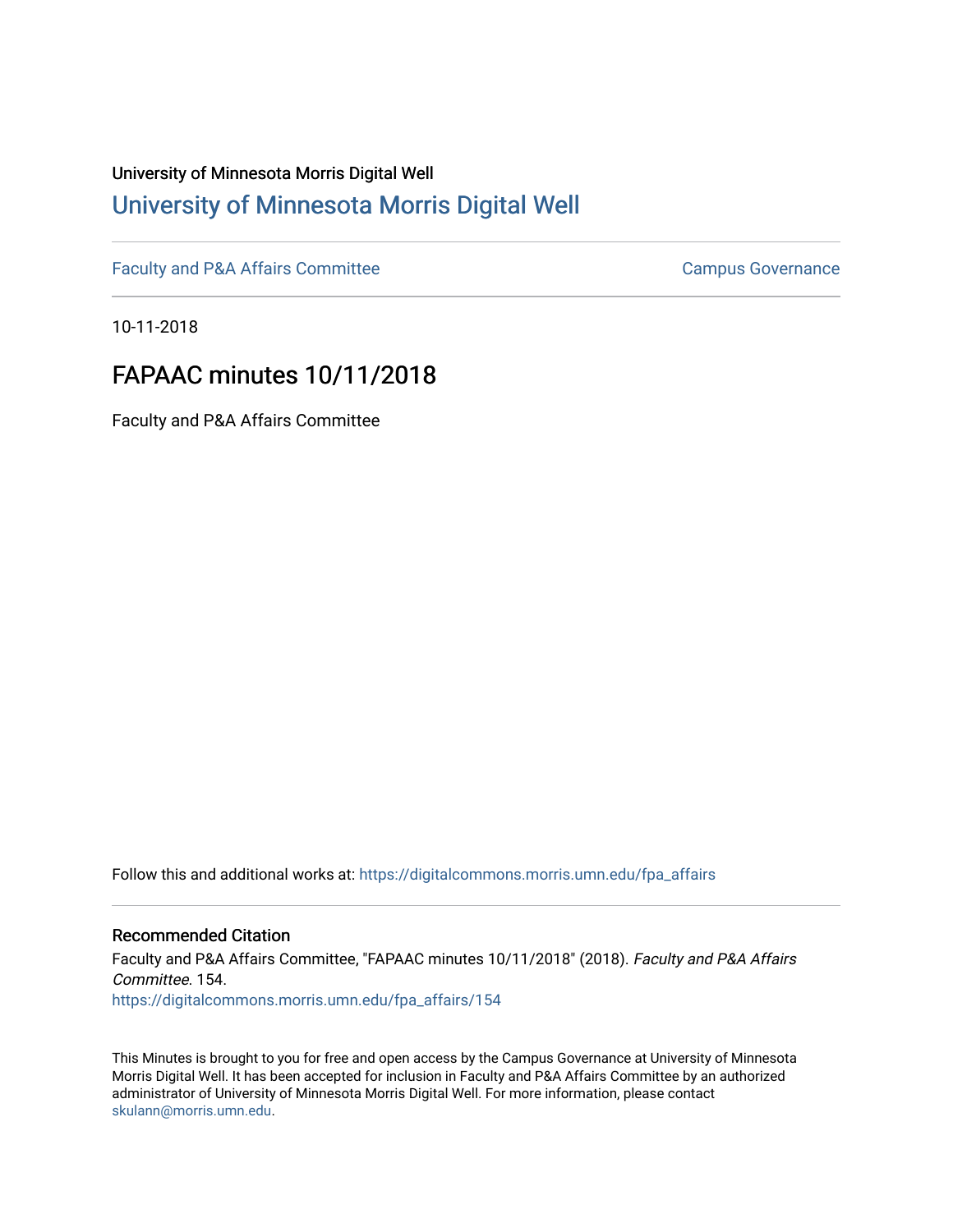# Faculty P&A Affairs Committee Meeting Minutes Thursday, October 11, 2018 Imholte #218, 11:40 am – 12:40 pm.

Present: Chlene Anderson, Stephen Deslauriers, David Ericksen, Sara Lam, Argie Manolis and Ray Schultz. Absent: Peh Ng (at curriculum), and Bibhudutta Panda

Chlene Anderson called the meeting to order.

Minutes: September 13, 2018 meeting minutes reviewed and approved.

### **Agenda Items**

#### **New Business**:

Review full committee and subcommittee responsibilities:

#### **Full Committee:**

- Non-tenure Track Faculty Position Descriptions and Promotional Tracks The workload subcommittee started working on this topic; however, the topic was for the full committee monthly meeting agenda. Information about this committee topic is under the subcommittee report.
- Engagement Survey

#### **Faculty of Color Subcommittee**:

- Climate Survey
- Draft Email to Regent Abdul Omari Regent Omari attended the campus presidential search listening sessions on campus. Chlene Anderson visited with him about the UMM salary report and our comparison to other campuses.
- Salary Forum

### **Work Load Subcommittee**:

- Discipline Coordinator Workload
- UMM Award for Excellence in Mentoring Undergraudate Research or Creative Activity
- Salary Survey Report

## **Reports from Subcommittees:**

*Faculty and P&A of Color Subcommittee* – Chlene Anderson, Sara Lam, Argie Manolis, Peg Ng: The subcommittee will meet on Friday (10/12/18) with representatives of other campus committees interested in a campus Climate Survey.

The subcommittee will draft an email response to Regent Abdul Omari who attended the campus presidential search listening sessions. Following a brief conversation with C Anderson about Morris salaries, Regent Omari invited a continuation of the discussion through email with him. The subcommittee will research the following before drafting the email:

- Regent Omari inquired if our committee's salary reports include benefit data. C Anderson will check with Nancy Helsper, Institutional Research, to see if the information we receive includes any benefit data.
- Regent Omari inquired if our report considered cost of living comparisons. A Manolis will check with Center for Small Towns for cost of living comparison information.
- Regent Omari noted that Duluth and Crookston are unionized campuses whereas Morris is not.